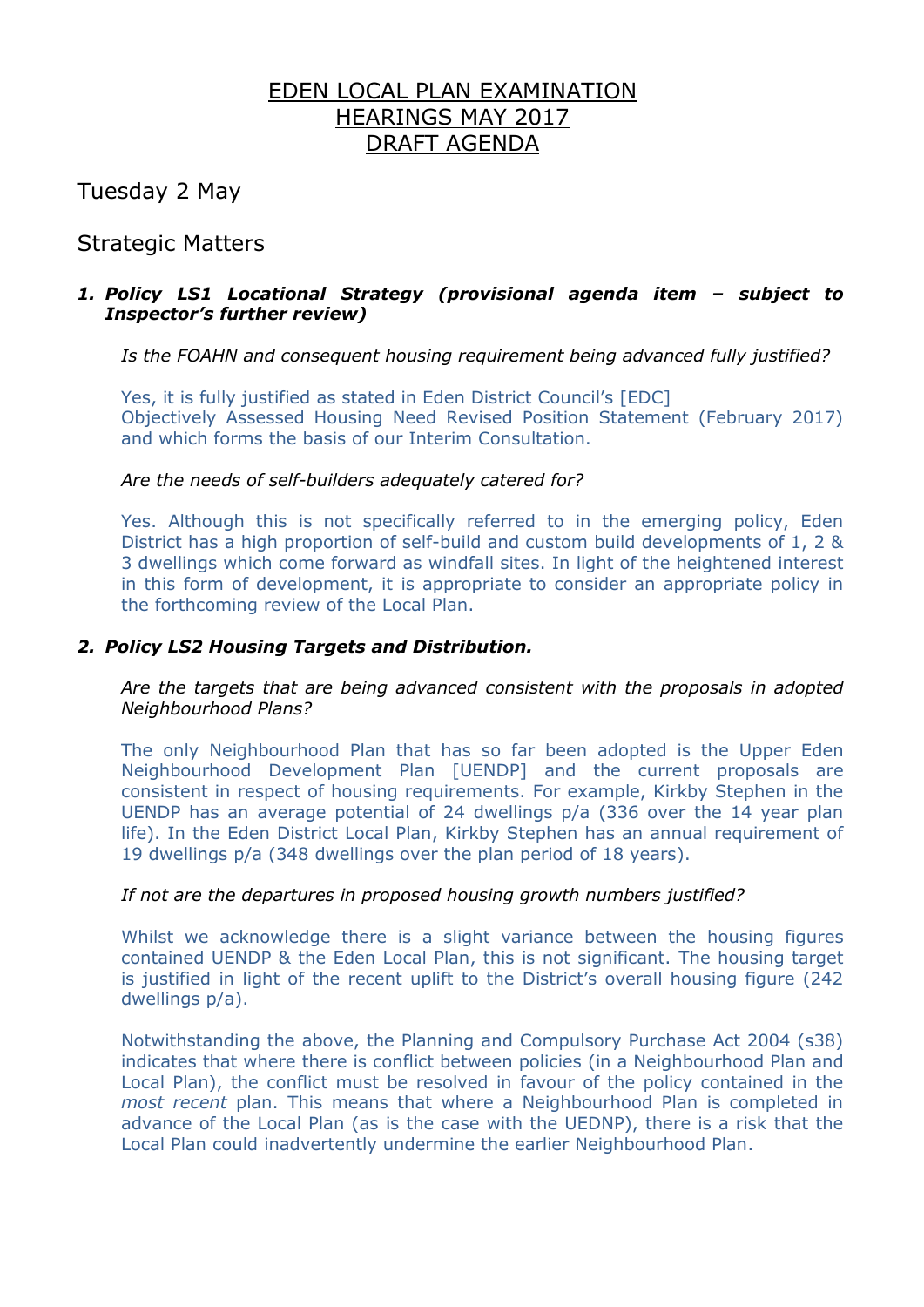*Is the windfall allowance overall and in particular at Key Hubs, appropriate and fully justified?*

Yes, EDC has a strong record of windfall development on small sites of less than 4 units, these sites are most prevalent in the rural area, producing on average 32% of development across the past 13 years and reflects the analysis contained within the Windfall Topic Paper (ref: EL4.030L).

*Is the proportionate distribution of new housing between the different tiers in the settlement hierarchy founded upon a sound evidence base?*

This is based upon a sound evidence base identified under the Housing Distribution Topic Paper (October 2015) (ref: SD006) and progress through the September 2016 Hearings.

*Is the proposed distribution of housing growth between the three Market Towns fully justified?*

Yes, this is based upon a sound evidence base identified under the Housing Distribution Topic Paper (October 2015) (ref: SD006) and progress through the September Hearings.

# Site Allocations

#### *1. Penrith*

*Maidenhill, Should Maidenhill be designated as a smaller village/hamlet?* 

No. EDC does not consider there to be a *coherent* group of 10 or more dwellings in Maidenhill to justify its designation as a smaller village/hamlet. The dwellings located at Maidenhill represent no more than a 'straggle' of development.

*Site E1 Carleton, Access issues.*

This site benefits from a Reserved Matters planning permission (granted November 2017) (ref: 16/0811) with access to be taken from the eastern side of the site. The access arrangements were found to be satisfactory to County Highways.

*Site N2, White Ox Farm, Noise considerations, Impact on landscape character and consistency with the first objective for Penrith*.

The upper half of N2, as a combined site, is considered acceptable. The noise considerations, as demonstrated in the Penrith Housing Distribution and Sites paper (January 2017), submitted as part of the Interim Consultation, indicates that noise may be an issue on the lower half of the site. A current planning application on N2 will be considered on its merits and it may be the case that in consideration of the application the developability will be confirmed one way or the other.

*Site N3, Raiselands, Noise considerations,*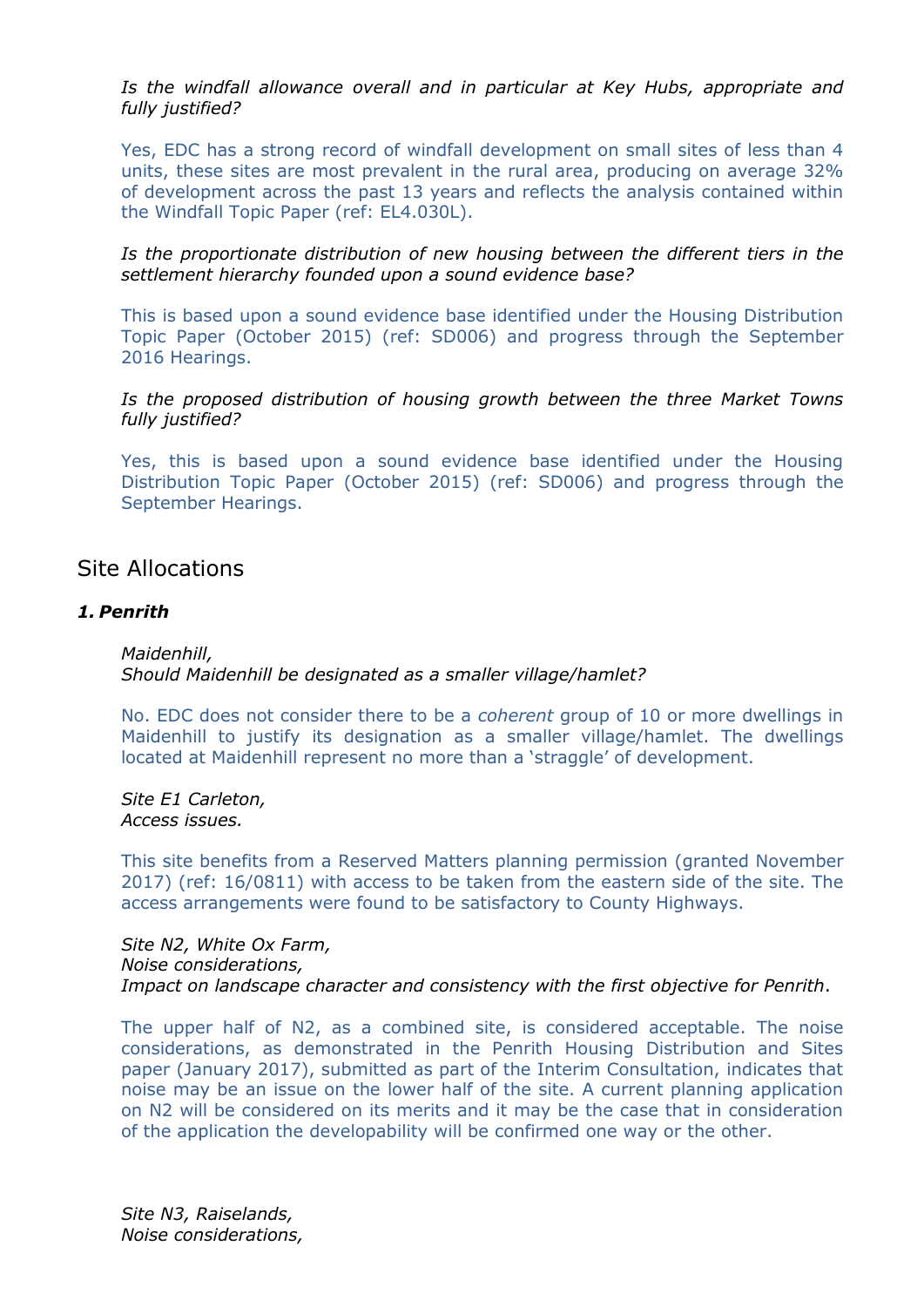*Impact on landscape character and consistency with the first objective for Penrith.*

This site benefits from full planning permission (ref: 14/0405) subject to the signing of a S.106 legal agreement.

Noise and impact on landscape character were considered as part of this application and although had material weight were not sufficient to warrant refusal by the Committee.

### *2. Appleby*

#### *Need for additional development sites?*

This came about in the Revised Position Statement on Objectively Assessed Housing Need (February 2017), forming part of the Interim Consultation, which required the uplift in the housing target from 200 dpa to 242 dpa. This uplift was distributed proportionately in accordance with the distribution strategy.

*Sites AP10 and AP11, Land to the south of the A66, central and east, Suitability of the sites for residential development in the context of noise and atmospheric pollution.* 

The Appleby Housing Distribution and Sites paper (January 2017) included a noise assessment confirming the acceptability of the sites for residential development without undue constraint.

*Site AP17, Land to the south of the A66, west, Suitability of the site for residential development in the context of noise and atmospheric pollution.*

This is not considered acceptable as an allocated site for the reasons expressed in the Land Availability Assessment – Housing Sites (October 2015) (ref: EB020).

*Site AP18 Land at Battlebarrow, Availability and suitability of site for development.*

This is not considered acceptable as an allocated site for the reasons expressed in the Land Availability Assessment – Housing Sites (October 2015) (ref: EB020).

#### *3. Culgaith*

*Does the Plan adequately provide for the proposed housing development at Culgaith?*

Yes. The existing development at Otter's Holt (93/0096) provides for the growth of Culgaith. However, the future growth locations are available to be brought forward, indeed LCU6 currently has the benefit of outline planning permission for 5 units (16/0787).

*Site at Station Road,*

*Availability and suitability of site for development in the context of overall need at Culgaith.*

Bearing in mind the scale and prominence of this site, its allocation and possible development at an early stage (in preference to the 2 brownfield sites LCU1/3)